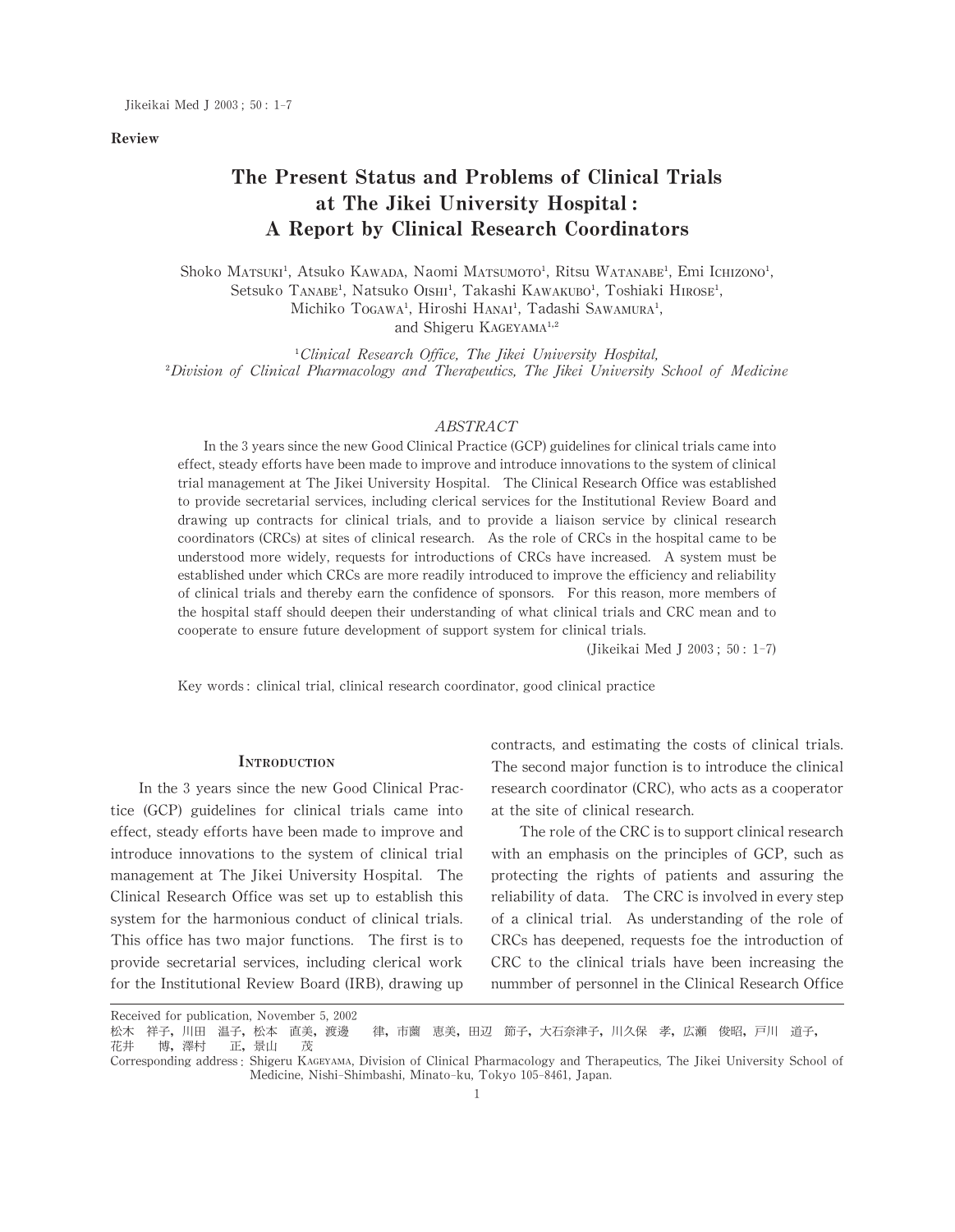have been increasing. However, the circumstances of clinical trials are changing rapidly and new problems have arisen. To carry out more high-quality clinical trials in the future, we would like to explain clinical trials and the work of CRCs and describe the present status and future problems at The Jikei University Hospital from the point of view of CRCs.

# DUTIES OF THE CLINICAL RESEARCH OFFICE

The Clinical Research Office was established as an administrative unit under the immediate direction of the hospital director and functions as the secretariat of clinical trials and of the IRB. Its six main duties are as follows:

# 1. Preparation of written standard operating proce dures

Each medical center offering a clinical trial service should prepare a detailed rulebook on the standard operating procedures (SOPs) so that trials can be performed uniformly. The medical center should conduct clinical trials in accordance with these SOPs.

# 2. Preparation for and opening of hearings

To help the IRB function efficiently, the Clinical Research Office performs a preliminary review of each new application for a clinical trial and confirms that all the necessary documents have been submitted and the protocol has been properly drawn up.

# 3. Duties as clinical trial secretariat and IRB secretariat

The clinical trial secretariat performs clerical work for the performance of clinical trials in accordance with the Pharmaceutical Affairs Law, GCP, and the SOP. It also functions as the IRB secretariat to help the IRB function smoothly.

# 4. Dealing with clerical work involved in running clinical trials

The Clinical Research Office draws up contracts for clinical trials, deals with clerical work arising from clinical trial from start to finish, and deals with monitoring and auditing by the sponsor.

# 5. Taking custody of recordings and documents

The Clinical Research Office takes custody of original data, written contracts, protocols, IRBrelated documents, records concerning the supervision of investigational drugs, and other operational records and documents for a period specified by GCP.

6. Duties of the CRC

# ROLE OF THE CRC

Medical centers complying with the ministerial ordinance on "New GCP" are obligated to introduce into their organization medical workers who cooperate in clinical trials under the guidance of principal investigators and subinvestigators<sup>1</sup>. These cooperators are generally called CRCs. The role of the CRC is based on the concept of GCP. That is, the CRC is responsible for improving the quality and reliability of data and protecting the rights and welfare of subjects. In consideration of their role as a mediator between patients and doctors or other operators, many centers have chosen nurses as the health-care professional best able to fulfill the role of CRC. At The Jikei University Hospital too, nurses have been appointed as CRCs, as have pharmacists who have dealt with contracts and have supervised investigational drugs.

Pharmacists and nurses have received different training and play different roles in hospitals, but they began to cooperate under clinical-trial protocols in such a way that their skills complement each others for a unified purpose. The CRC is a new position that serves as a liaison between doctors and patients and among the staffs of different departments and coordinates all activities concerned with a clinical trial to ensure its proper execution. Although CRCs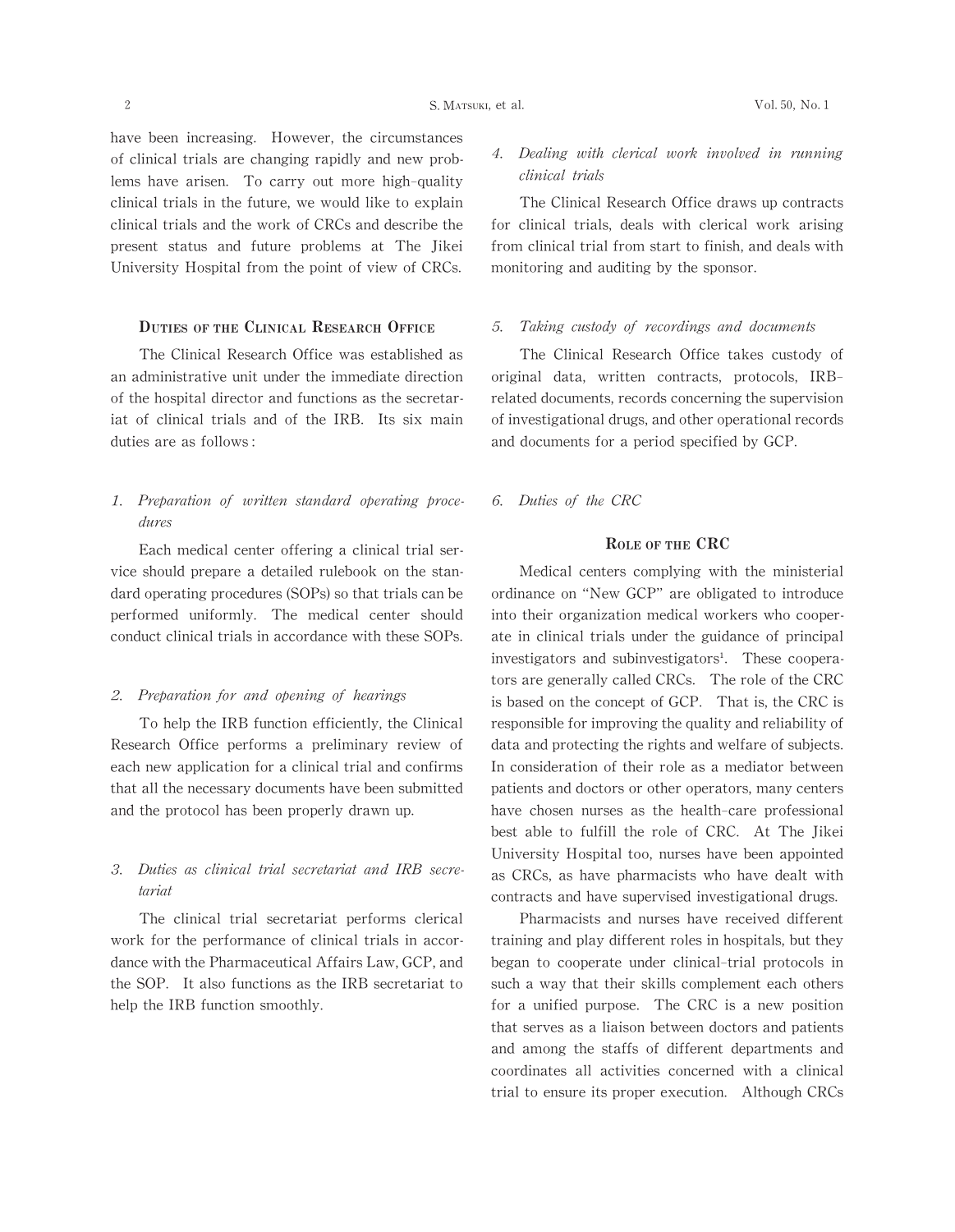must perform all tasks, except exercising medical judgment, to support investigators throughout clinical trial, their most important duties or goals are:

(1) Ensuring the ethics, scientific standards, and reliability of clinical trials

(2) Ensuring the safety, rights, and welfare of subjects.

In practice, the following activities are involved:

(1) Patient education,counseling,and observation

(2) Cooperation with investigators

(3) Explanation and guidance for medical staff involved in the clinical trial

 $(4)$  Collection and supervision of patient data, preparation of case-report forms

(5) clerical work involving documents and records necessary for clinical research.

The actual work varies slightly according to the objective, design, and duration of the clinical trial, the target disease, and the number of subjects but usually involves every aspect of the clinical trial from start to finish.

# STATE OF CRC WORK AT THE JIKEI UNIVERSITY HOSPITAL

When the Clinical Research Office was first established, many problems were encountered, such as clinical trials that were to be conducted under the old GCP and doctors performing clinical trials who had only a superficial knowledge of the new GCP or were not familiar with the role of the CRC as a cooperator for the clinical trial. Although a briefing was held about the new GCP at The Jikei University Hospital immediately before the opening of the Clinical Research Office, many doctors likely took a "wait and see" attitude. In 2000, approximately 40% of all contracts for clinical trials at The Jikei University Hospital were assigned to the department of internal medicine (Fig.1), and the rest were allocated to 8 other departments.

To introduce CRCs at The Jikei University Hospital, the principal investigator submits a request, after which the Clinical Research Office staff deliberate, then decide when and how to introduce a CRC. Such a procedure was necessary at first, because the



Fig. 1. Contracts of registration trials according to clinical department in 2000

Clinical Research Office had difficulty taking part in all clinical trials when its staff comprised only 1 fulltime and 2 part-time coordinators and because doctors had to be persuaded to regard CRCs as members of the clinical trial team. Thus, CRCs were introduced to 29% of all clinical trials.

The rate of participation in clinical trials (the percentage of subjects who are actually registered) was 75% in CRC-coordinated clinical trials but was 53% in non-CRC-coordinated clinical trials (Fig.2). The reason why the application rate fell short of  $100\%$ , even when CRCs had been introduced, was that the protocol was not likely to attract many patients at The Jikei University Hospital because of the target disease and of the inclusion criteria and that the contract or introduction of the CRC occurred immediately before registration for the clinical trial.

After several clinical trials had been conducted, cooperation between doctors and CRCs, work sharing, and the system of cooperation with the field staff were gradually understood, and the number of CRCcoordinated trials has been increasing. Now, nearly all protocols involve outpatients, and although the frequency of visits by subjects varies from trial to trial, the number of visits was approximately twice as great in 2000 as in 1999 (Fig.3) and is expected to increase further in 2001.

# PROBLEMS IN THE RUNNING OF CLINICAL TRIALS

Although we have participated in clinical trials as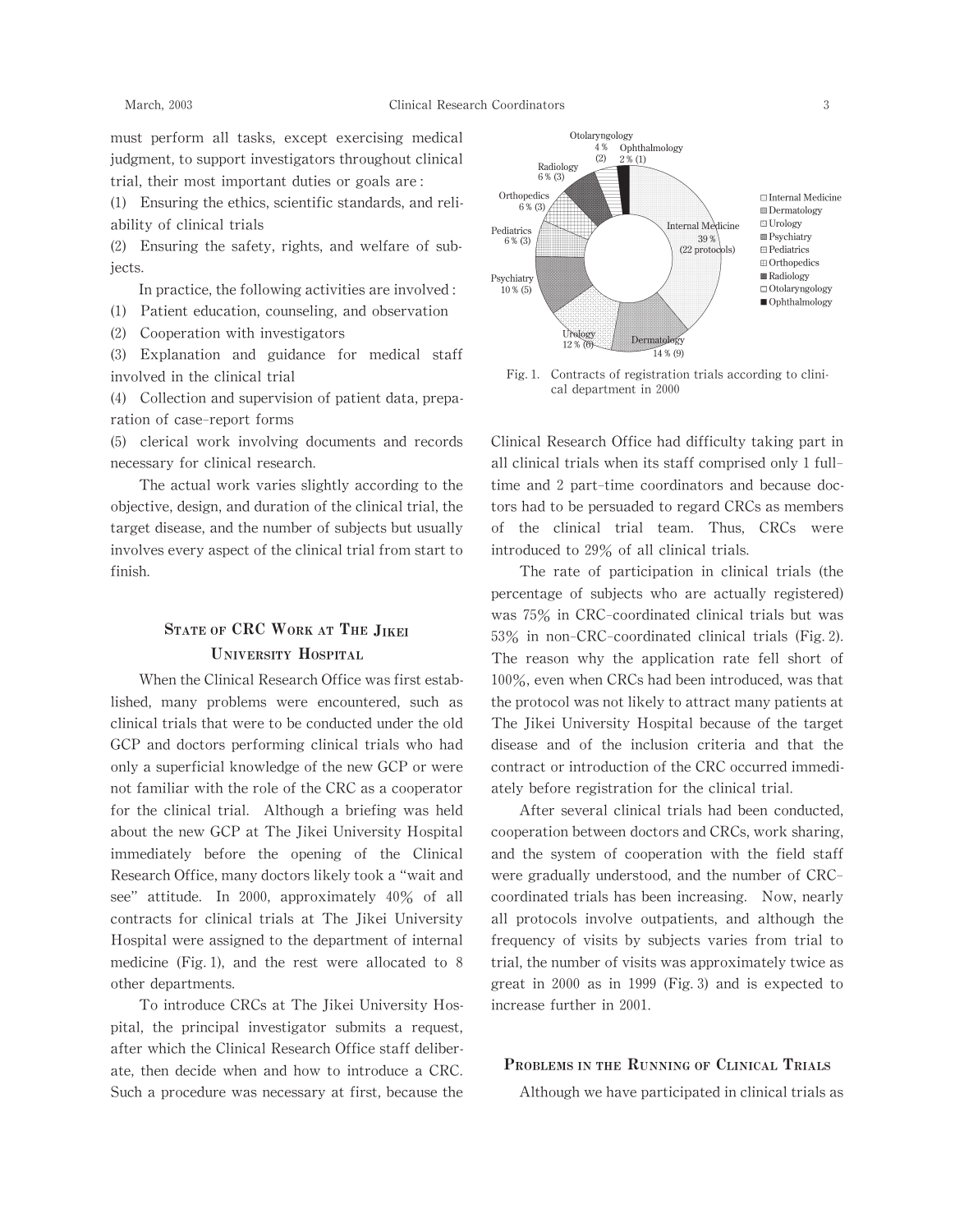

Fig.2. Enrollment rate of subjects in registration trials in 1999



Fig.3. Number of patient visits per month in 1999 and 2000

CRCs and dealt with various problems for only a short time, the circumstances of clinical trials are rapidly changing, as is medical practice in general. The following are some problems we are particularly concerned about.

#### 1. Recruitment of trial subjects through mass media

After "Management of Information About Recruitment of Trial Subjects" was issued by the Ministry of Health, Labor and Welfare's Pharmaceutical and Food Safety Bureau, Safety Division, in December 2001 recruitment information for trial subjects could appear in the mass media. Since then, numerous subject-recruiting advertisements have appeared in newspapers and on the Internet.

The Jikei University Hospital uses posters within

the hospital and advertisements in newspapers to recruit subjects for clinical trials. Because hospital posters provide trial information to patients already cared for at The Jikei University Hospital and their families, if a patient in this hospital wants to participate in a clinical trial, we can verify information about the patient's illness, history, treatment and progress with the attending physician or the patient's chart.

However, verifying background information of prospective subjects who respond to advertisements in the media is difficult. Generally, when trial information is advertised in newspapers or other media, the applicant contacts the university call center. The call center operator briefly confirms that the applicant qualifies for participation in the clinical trial and introduces the applicant to the medical center dealing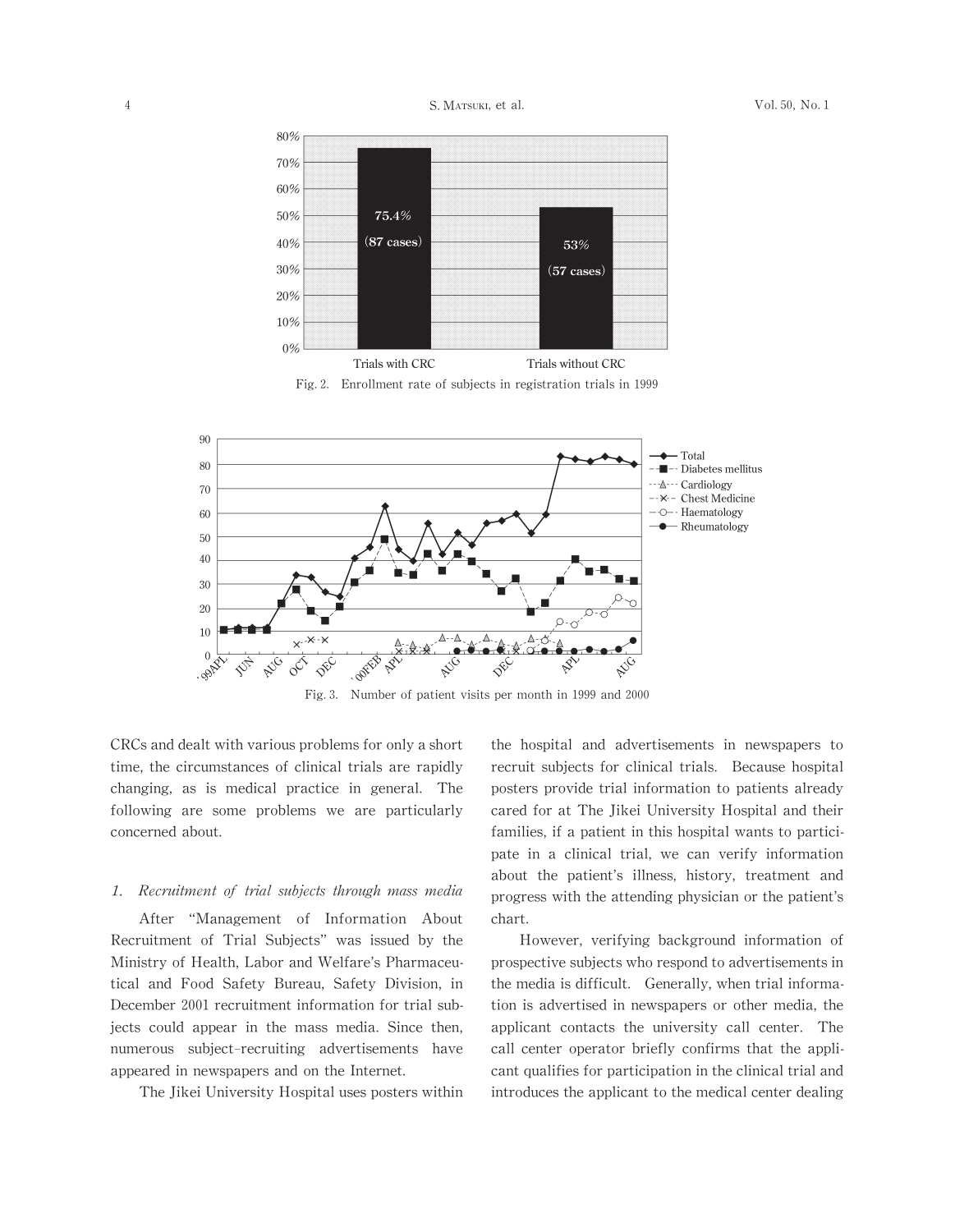with that trial. The medical center prepares for the prospective subject's visit and verifies background information related to the treatment. Both doctors and prospective subjects are conscious that the visit is for participation in a trial, which tends to limit the doctor's explanation about the treatment under trial, with little reference to general treatment procedures. The subjects also expect much from the trial and sometimes come to the recruiting center without consulting the attending physician. Should they do so, the CRC must create a trusting relationship between the doctor and the subject and ensure that the subject would feel safe coming to the hospital both for the clinical trial and for general purposes.

More frequently than generally realized, a patient is unsuitable for the trial. Because the call center cannot confirm the patient's background in detail, the patient's failure to meet inclusion criteria might be found only on examination and interview by the doctor. Patients may also reconsider their decision to participate in the trial after they have heard a detailed explanation from the doctor or the CRC.

Accordingly, to select suitable trial subjects despite limited background information, researchers must pay careful attention to the design of clinical trials and attempt to predict and prepare for the effects of advertisements in the mass media. There should be a sufficient exchange of information among sponsors, doctors, and CRCs, and the timing and content of advertisements, the status of clinical trials at other medical centers, and previous problems and measures taken should be carefully reviewed.

Events that can occur in response to advertisements must be considered. For example, if many potential subjects apply for a single study, who would put them in order? Is preliminary screening necessary, such as history-taking by a doctor over the telephone before a candidate visits the hospital? How are expenses, such as the fee for the patient's first visit, explained at the call center? The CRC confirms the processes for the hospital visit and adjusts them if necessary so that the patient can smoothly reach the doctor's office. If such preparations are made, the patient can participate in the trial without anxiety, and doctors and other staff (such as laboratory technicians and outpatient clinic staff) can start the trial in a relaxed mood.

# 2. Selection of gifts to subjects, patient's diary, and other issues

Gifts for the patient are prepared according to the type of investigational drug, the method of administration,and the self-care instructions. For example, if self-injection is required in a trial, the subject receives syringes and needles for self-injection, a pamphlet and video explaining their use, and a case or bag to carry the injection kit as a gift. In addition, to record the state of administration and changes in symptoms, various sizes and types of recording form are supplied as a "patient's diary." The protocol may require the subject to record daily changes in outcome measures, which can take considerable time and effort.

Subjects are burdened in various ways by participating in a clinical trial. They have extra responsibilities that are not required during ordinary hospital visits, such as observing the schedule for visits to the medical center's outpatient service and informing other departments that they are participating in a clinical trial and are receiving other drugs or counseling. Accordingly, the devices provided to the subjects should be as easy to use and as convenient as possible. If the subject is accustomed to using a specific devices for self-measurement of blood glucose and self-injection, the CRC should arrange with the sponsor and investigator for the subject to continue using the devices. If a specific device is required for a clinical trial, the patient should be given documents explaining its use in simple terms. Although the format varies among different protocols, the patient's diary should be adapted for the target disease and the age of the subjects. For example, if most subjects are elderly, the diary should have large letters, tables, and figures that are easy to read. Devices that increase physical and mental burdens might influence the patient's decision to participate in a clinical trial.

If the subject is careful about changes in symptoms and can use the device in a way that is reflected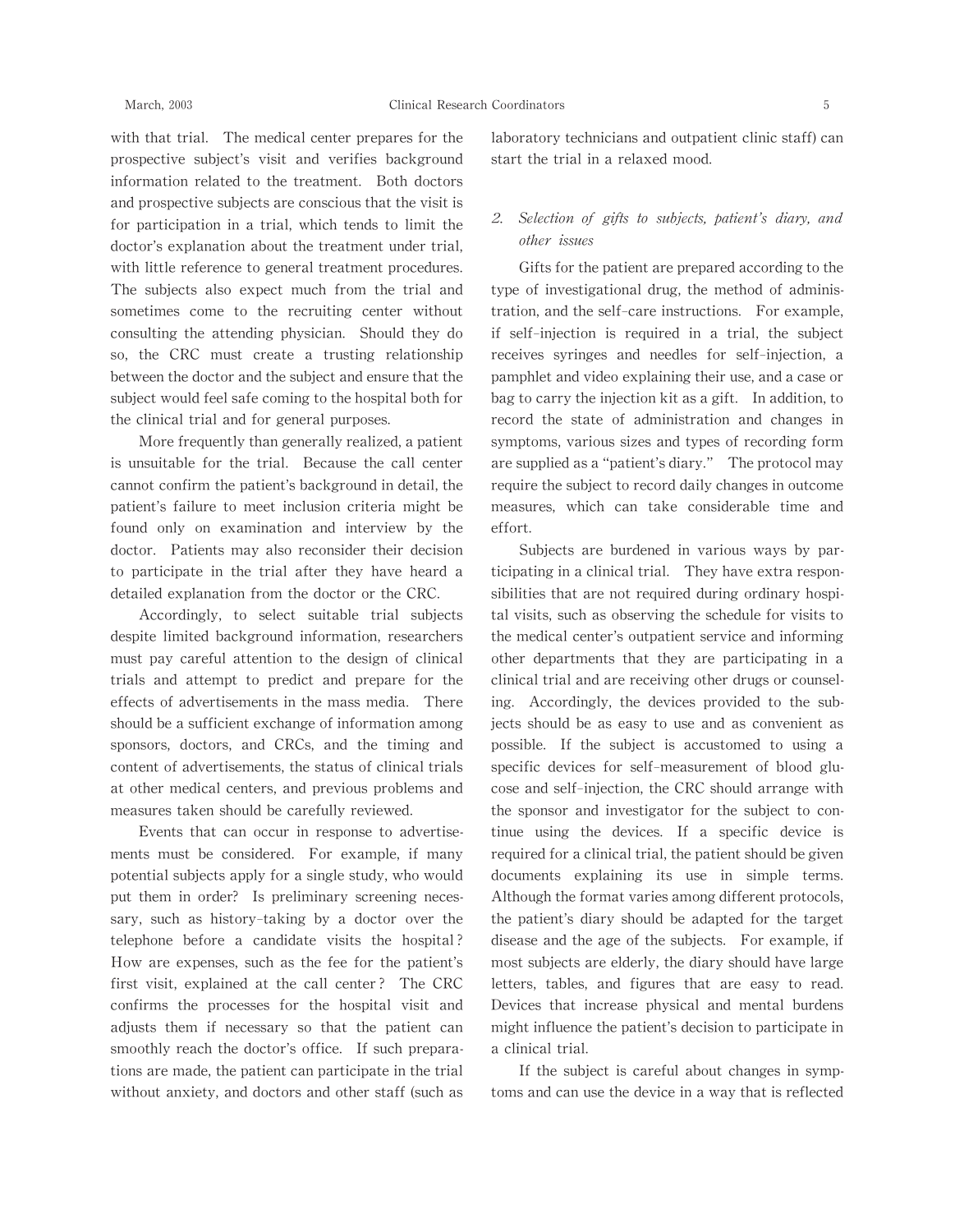in the control of disease, participation in the clinical trial would lead to instruction in the self-control of disease. By explaining the meaning of the diary, which the subject has painstakingly filled, and how it reflects treatment, the CRC can instruct the subject how to review activities of daily life, diet, and rest, which can improve the subject's self-care ability. Such improvement may be considered a benefit of participation in a clinical trial.

# 3. Screening of subjects is a lengthy process

At The Jikei University Hospital, the CRC is introduced after deliberation by the IRB, and the clinical trial is conducted after the startup meeting for the initiation of the trial. However, even when the meeting had been finished and the start of a clinical trial has been declared, too few patients might have been enrolled. In some studies nearly all patients may have to be excluded because screening by the investigator finds that the target disease is not severe enough for inclusion, that the patient is receiving drugs whose use is prohibited, or that laboratory findings meet exclusion criteria. Depending upon the target disease, there may not be enough patients who satisfy the inclusion criteria because only untreated or first-time patients are desired as subjects to avoid wash out of current drugs. In such a case, the first subject might not be enrolled until 2 to 3 months after trial preparations have been completed. Because all patients in The Jikei University Hospital cannot be screened owing to limitations in time and facilities, CRCs can help screen subject candidates listed by physicians. However, as the enrollment deadline approaches and the pool of potential subjects contracts, the doctors'enthusiasm for the study may wane despite enrollment being incomplete. To avoid such a situation, we suggest that the general patient population be routinely asked to participate in clinical trials. At present, information about the clinical trial is known to only some investigators in the relevant department, with little information being shared with the department as a whole or with paramedical staff. Trial sponsors use various means to recruit subjects, but placing informational posters only in the outpatient clinic of the relevant department can attract the attention of only patients and other paramedicals. However, if clinical trial information were posted in other departments and places visited by many patients, a larger number of patients might consider participating in a present or future clinical trial. Other means could be used to attract the patients' attention, but the first tasks are to keep the clinical trial team, including the investigator, interested in the study and to provide information to ambulatory patients.

### 4. Adjustment of schedule for the clinical trial

The subjects of approximately 85% of clinical trials at The Jikei University Hospital are outpatients. For this reason, follow-up examinations required by the protocol are adjusted to fit with the schedule for outpatient consultation. Nearlyall outpatients visit the hospital at intervals of 4 weeks, but subjects of clinical trials may have to come more frequently. However, the allowable deviation from the examination schedule varies with each protocol and ranges from 2 days to 2 weeks. The examination conditions are explained along with other information when informed consent is obtained from the subject, and the feasibility of complying with these conditions is confirmed. However, if a subject cannot visit the hospital for a scheduled follow-up examination, the limited allowance for time deviations may be extremely inconvenient.

#### 5. Adjustment of the work of CRC

Our clinical research staffincreased from 1 fulltime and 2 part-time coordinators to 7 full-time and 3 part-time coordinators, but the number of protocols and subjects increased proportionately. The number of subjects who visit The Jikei University Hospital every month is now 80 to 90 but is increasing. These subjects are sometimes concentrated at a certain time. For example if laboratory examination items include a test requiring fasting, they have to visit the hospital early in the morning resulting in the concentration of patients. If the investigator is scheduled for am-